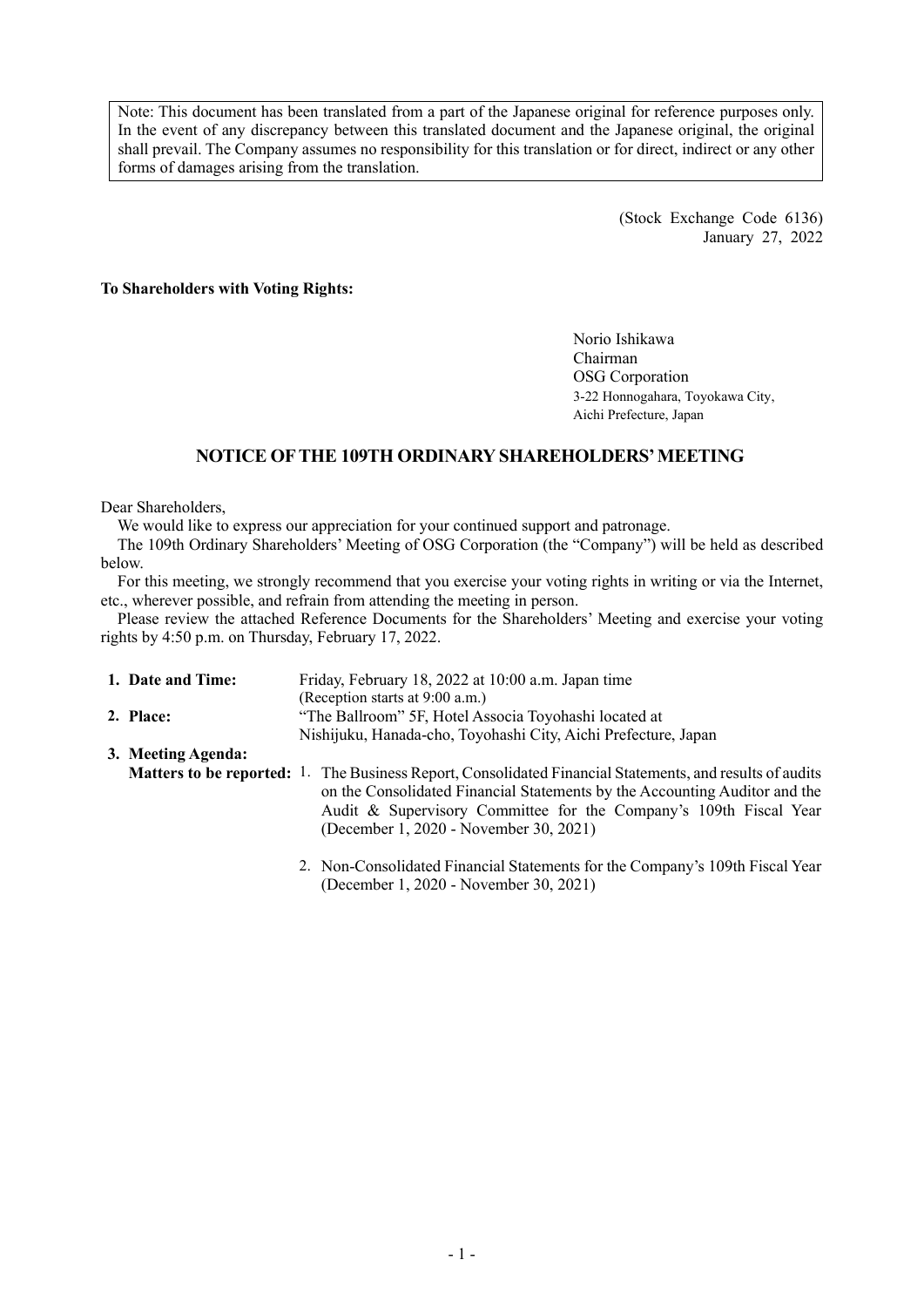## **Proposals to be resolved:**

| <b>Proposal 1:</b> | Appropriation of Surplus                                                  |
|--------------------|---------------------------------------------------------------------------|
| <b>Proposal 2:</b> | Election of two (2) Directors (excluding Directors serving as Audit $\&$  |
|                    | <b>Supervisory Committee Members)</b>                                     |
| <b>Proposal 3:</b> | Election of five $(5)$ Directors serving as Audit & Supervisory Committee |
|                    | <b>Members</b>                                                            |
| <b>Proposal 4:</b> | Payment of Bonuses to Directors                                           |
|                    |                                                                           |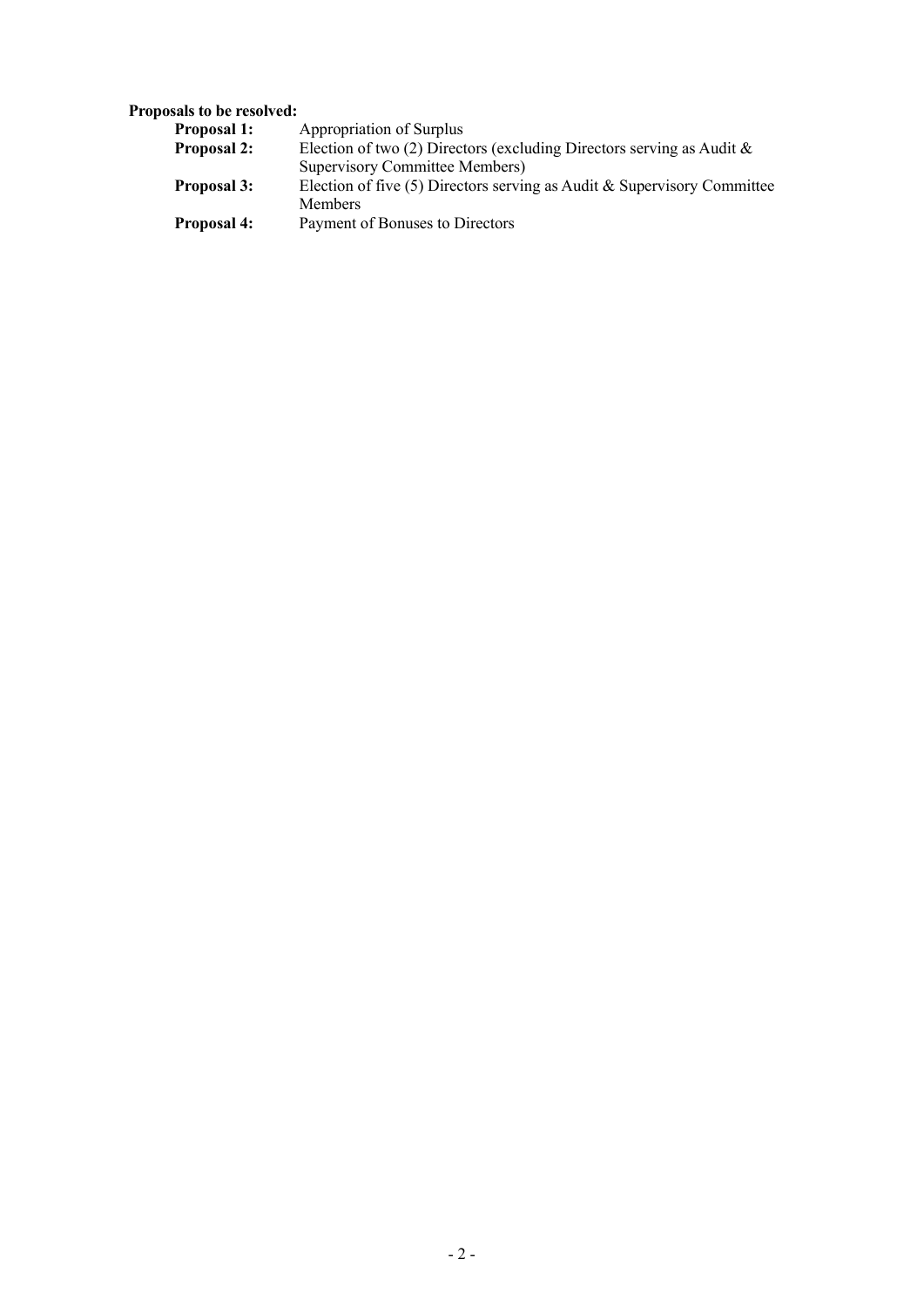# **Reference Documents for the Shareholders' Meeting**

#### **Proposals and References**

**Proposal 1:** Appropriation of Surplus

Year-end dividend

With regard to dividends, the Company's general principle is to distribute appropriate returns in comprehensive consideration of the future management environment surrounding the Company group and performance prospects, with a basic policy of maintaining a consolidated dividend payout ratio of 30% or more.

The Company proposes the payment of dividends for the 109th fiscal year as follows.

(1) Allotment of dividends to shareholders and the total amount of dividends<br>  $\text{\textsterling}22$  per share of the Company's common stock Total amount  $\text{\textsterling}2,160,214,320$ ¥22 per share of the Company's common stock

The annual dividend for the fiscal year, including the interim dividend, will be ¥36 per share.

(2) Effective date of distribution of surplus February 21, 2022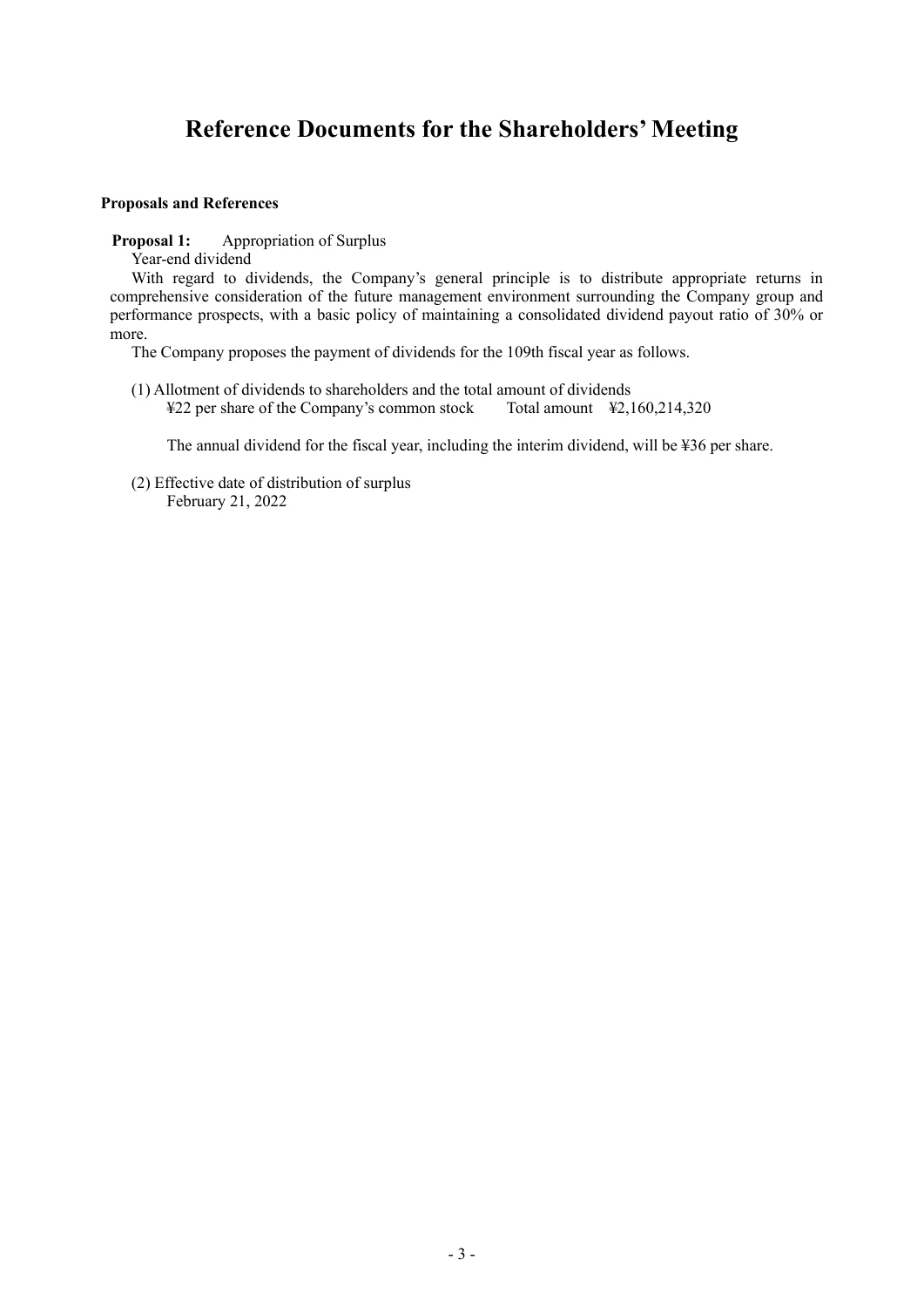#### **Proposal 2:** Election of two (2) Directors (excluding Directors serving as Audit & Supervisory Committee Members)

The terms of office of all two (2) Directors (excluding Directors serving as Audit & Supervisory Committee Members) will expire at the conclusion of this Ordinary Shareholders' Meeting.

Accordingly, the election of two (2) Directors (excluding Directors serving as Audit & Supervisory Committee Members) is proposed.

The candidates for Directors (excluding Directors serving as Audit & Supervisory Committee Members) are as follows:

|     | Name                                             |                                                    |                                                                 |  |  |  |  |  |  |
|-----|--------------------------------------------------|----------------------------------------------------|-----------------------------------------------------------------|--|--|--|--|--|--|
| No. | (Date of birth)                                  |                                                    | Past experience, positions and responsibilities at the Company, |  |  |  |  |  |  |
|     | Number of shares in the                          | and significant concurrent positions               |                                                                 |  |  |  |  |  |  |
|     | Company held                                     |                                                    |                                                                 |  |  |  |  |  |  |
|     |                                                  | May 1983                                           | Seconded to OSG Tap and Die, Inc. (Currently OSG USA, INC.)     |  |  |  |  |  |  |
|     |                                                  | August 1999                                        | Director and President, OSG Europe S.A.                         |  |  |  |  |  |  |
|     |                                                  | February 2001                                      | Director                                                        |  |  |  |  |  |  |
|     | Norio Ishikawa<br>(December 23, 1955)<br>133,046 | February 2003                                      | <b>Executive Officer</b>                                        |  |  |  |  |  |  |
|     |                                                  | February 2004                                      | Director                                                        |  |  |  |  |  |  |
|     |                                                  | February 2007                                      | President & Cheif Operating Officer                             |  |  |  |  |  |  |
|     |                                                  | February 2017                                      | President & Chief Executive Officer                             |  |  |  |  |  |  |
|     |                                                  | February 2021                                      | Chairman & Chief Executive Officer (Current position)           |  |  |  |  |  |  |
|     |                                                  | [Significant concurrent positions]                 |                                                                 |  |  |  |  |  |  |
| 1   |                                                  | · Director, Nihon Hard Metal Co., Ltd.             |                                                                 |  |  |  |  |  |  |
|     |                                                  | · Director, Sanwa Seiki Co., Ltd.                  |                                                                 |  |  |  |  |  |  |
|     |                                                  | · Director, OSG USA, INC.                          |                                                                 |  |  |  |  |  |  |
|     |                                                  | • Director, OSG Europe S.A.                        |                                                                 |  |  |  |  |  |  |
|     |                                                  | • Director, OSG Korea Corporation                  |                                                                 |  |  |  |  |  |  |
|     |                                                  | · Director and Chairman, Taiho Tool Mfg. Co., Ltd. |                                                                 |  |  |  |  |  |  |
|     |                                                  | · Director and Chairman, OSG (Shanghai) Co., Ltd.  |                                                                 |  |  |  |  |  |  |
|     |                                                  | · Director, OSG Asia Pte Ltd.                      |                                                                 |  |  |  |  |  |  |
|     |                                                  | · Director, OSG THAI CO., LTD.                     |                                                                 |  |  |  |  |  |  |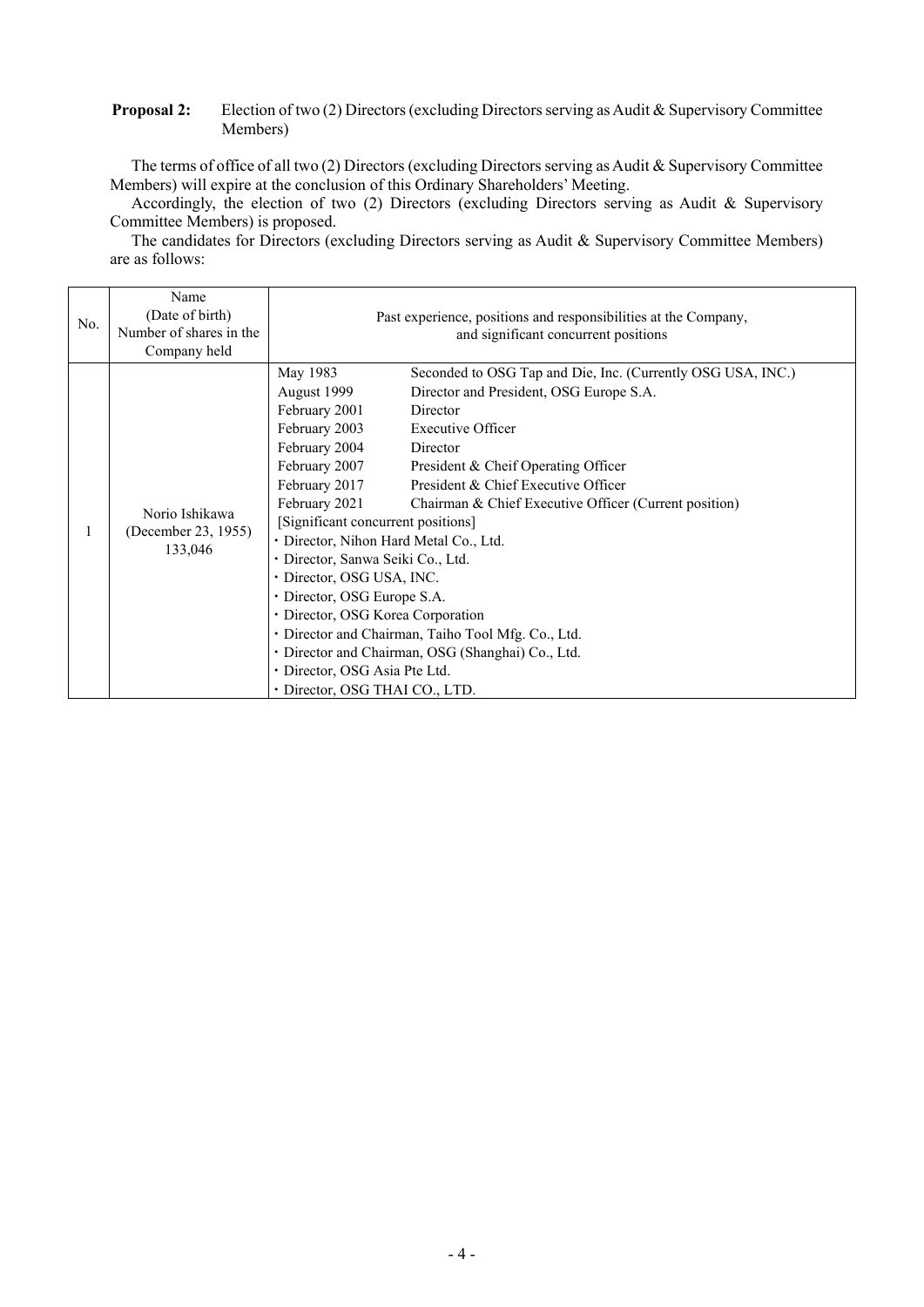| No. | Name<br>(Date of birth)<br>Number of shares in the<br>Company held | Past experience, positions and responsibilities at the Company,<br>and significant concurrent positions                                                                                                                                                                                                                                                                                                                                                                                       |                                                                                                                                                                                                                                                                                                                                                                                                                                                                                                                                                                                                                                                                                                                                                                                                                                                                                                                               |  |  |  |  |  |  |
|-----|--------------------------------------------------------------------|-----------------------------------------------------------------------------------------------------------------------------------------------------------------------------------------------------------------------------------------------------------------------------------------------------------------------------------------------------------------------------------------------------------------------------------------------------------------------------------------------|-------------------------------------------------------------------------------------------------------------------------------------------------------------------------------------------------------------------------------------------------------------------------------------------------------------------------------------------------------------------------------------------------------------------------------------------------------------------------------------------------------------------------------------------------------------------------------------------------------------------------------------------------------------------------------------------------------------------------------------------------------------------------------------------------------------------------------------------------------------------------------------------------------------------------------|--|--|--|--|--|--|
| 2   | Nobuaki Osawa<br>(April 1, 1968)<br>452,684                        | November 1997<br>October 2003<br>December 2004<br>February 2006<br>February 2010<br>December 2011<br>January 2014<br>September 2016<br>February 2018<br>February 2019<br>December 2019<br>February 2020<br>February 2021<br>[Significant concurrent positions]<br>· Director, Nihon Hard Metal Co., Ltd.<br>· Director, Sanwa Seiki Co., Ltd.<br>· Director, OSG Korea Corporation<br>· Director, OSG (Shanghai) Co., Ltd.<br>· Director, OSG Asia Pte Ltd.<br>· Director, OSG THAI CO., LTD. | Seconded to Norman Taps and Dies Ltd. (Currently OSG UK Limited)<br>Representative Director, OSG UK Limited (Current position)<br>Representative Director and President, OSG Europe S.A.<br>Executive Officer; In charge of supervising subsidiaries and affiliated<br>companies in Europe<br>Managing Director<br>In charge of supervising subsidiaries and affiliated companies in South<br>Asia<br>Representative Director and Chairman, OSG Europe S.A. (Current<br>position)<br>President, Osawa Scientific Studies Grants Foundation (Current position)<br>Managing Officer<br>Director and Senior Managing Officer<br>In charge of Business Headquarters<br><b>Assistant to President</b><br>President & Cheif Operating Officer (Current position)<br>· Representative Director, OSG UK Limited<br>· Representative Director and Chairman, OSG Europe S.A.<br>· President, Osawa Scientific Studies Grants Foundation |  |  |  |  |  |  |

(Notes) 1. The Company has transactions such as sales of its product with the nine (9) companies in which Mr. Norio Ishikawa, a candidate for Director, holds significant concurrent positions.

- 2. The Company has transactions such as sales of its product with eight (8) of the nine (9) companies in which Mr. Nobuaki Osawa, a candidate for Director, holds significant concurrent positions (the one exception is Osawa Scientific Studies Grants Foundation).
- 3. The reason for appointing Mr. Norio Ishikawa as a candidate for Director is as follows. Mr. Norio Ishikawa possesses a wealth of experience and knowledge gained through practical businesses in a wide range of fields including overseas business department and design and development department since joining the Company. He has been responsible for the management of the Company group as President & Chief Operating Officer since February 2007, as President & Chief Executive Officer since February 2017, and as Chairman & Chief Executive Officer since February 2021, and has been driving the businesses of the Company group with his strong leadership. He is expected to contribute to further strengthening the decision making of the Board of Directors as a member of the Board of Directors by promoting information sharing and utilizing his rich experience and track record. Accordingly, the Company proposes his reappointment as Director.
- 4. The reason for appointing Mr. Nobuaki Osawa as a candidate for Director is as follows. Mr. Nobuaki Osawa possesses a wealth of experience and knowledge gained through practical businesses in a wide range of fields including overseas business department and sales department since joining the Company. He has participated in the management of the Company group as Managing Director since February 2010 to February 2018, as Managing Officer since February 2018, as Director and Senior Managing Officer since February 2019, and as President & Chief Operating Officer since February 2021, and has been driving the businesses of the Company group. He is expected to contribute to further strengthening the decision making of the Board of Directors as a member of the Board of Directors by promoting information sharing and utilizing his rich experience and track record. Accordingly, the Company proposes his reappointment as Director.
- 5. The Company has entered into a directors and officers liability insurance (D&O Insurance) contract stipulated in Article 430-3, Paragraph 1 of the Companies Act with an insurance company. In the event of claims for damages made against the insured directors and officers due the executions of their duties during the insurance period, such damages and relevant litigation expenses and other expenses (with the exception of the exemptions specified in the insurance contract) shall be covered by the insurance contract. The Directors and Executive Officers of the Company and its domestic and overseas subsidiaries will be included in the insured parties of the insurance contract. The premiums of the insurance will be fully paid by the Company. If each candidate is elected and appointed to the position of Director, each Director will be included as the insured under this insurance contract. In addition, the insurance contract period is one year, and the Company plans to renew it after a resolution by the Board of Directors before the expiration of the period.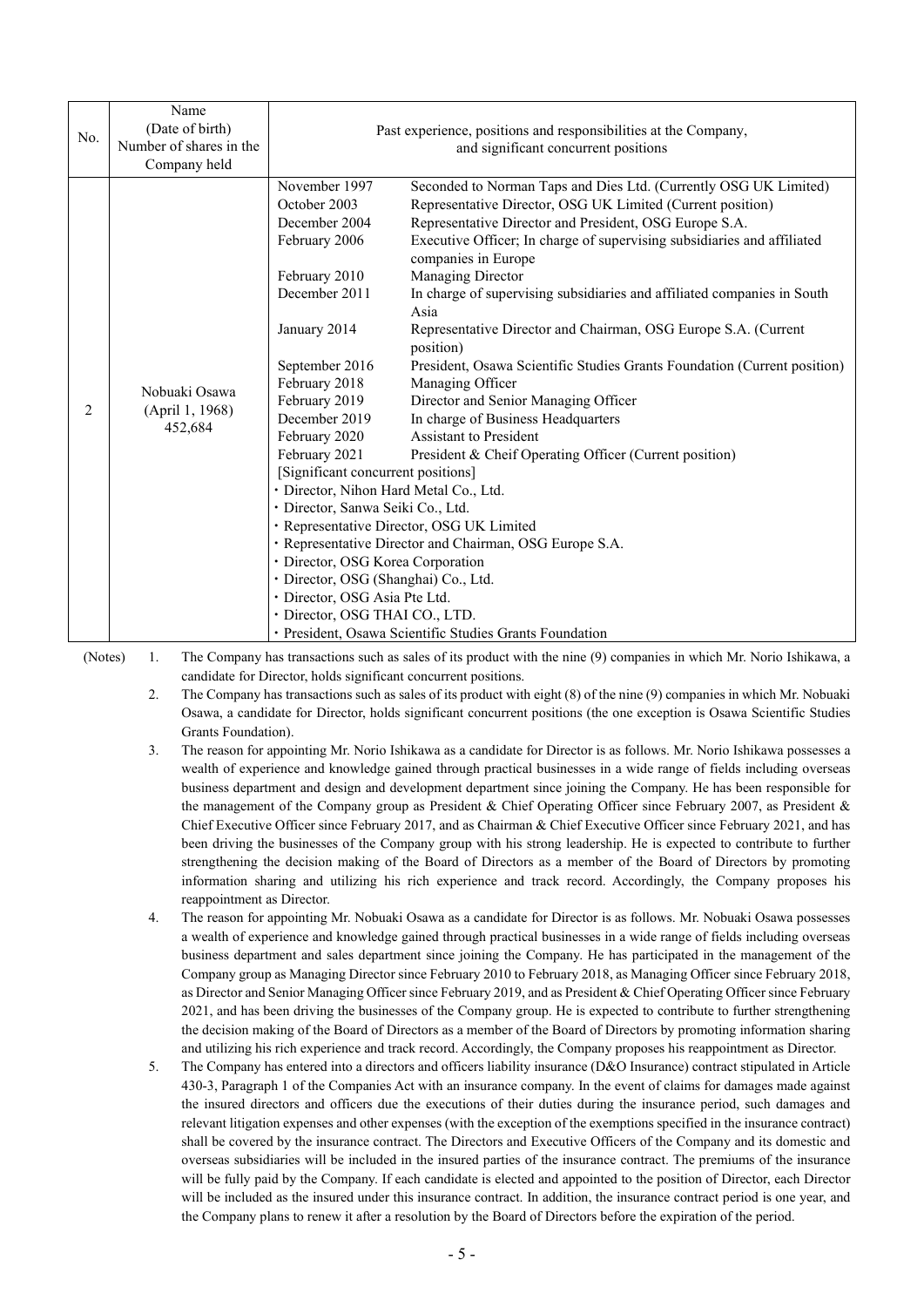#### **Proposal 3:** Election of five (5) Directors serving as Audit & Supervisory Committee Members

The terms of office of all six (6) Directors serving as Audit & Supervisory Committee Members will expire at the conclusion of this Ordinary Shareholders' Meeting.

Accordingly, the election of five (5) Directors serving as Audit & Supervisory Committee Members is proposed.

The Audit & Supervisory Committee has given its prior approval to this proposal.

The candidates for Directors serving as Audit & Supervisory Committee Members are as follows:

| No.         | Name<br>(Date of birth)<br>Number of shares in the<br>Company held |                                                             | Past experience, positions and responsibilities at the Company,<br>and significant concurrent positions |  |  |  |  |  |
|-------------|--------------------------------------------------------------------|-------------------------------------------------------------|---------------------------------------------------------------------------------------------------------|--|--|--|--|--|
|             |                                                                    | April 1982                                                  | Joined Nomura Securities Co., Ltd.                                                                      |  |  |  |  |  |
|             | [Newly Appointed]                                                  | October 2016                                                | Joined the Company                                                                                      |  |  |  |  |  |
|             |                                                                    |                                                             | General Manager, New Business Development Office                                                        |  |  |  |  |  |
| 1<br>2<br>3 | Takehiro Tomiyoshi                                                 | February 2017                                               | Executive Officer; In charge of New Business Development                                                |  |  |  |  |  |
|             | (May 29, 1959)                                                     | February 2018                                               | Executive Officer; In charge of Strategic Planning Office                                               |  |  |  |  |  |
|             | 2,073                                                              | February 2020                                               | New Business Development Office (Current position)                                                      |  |  |  |  |  |
|             |                                                                    | [Significant concurrent positions]                          |                                                                                                         |  |  |  |  |  |
|             |                                                                    |                                                             | · Statutory Auditor, OSG Korea Corporation                                                              |  |  |  |  |  |
|             | [Candidate for Outside                                             | May 2004                                                    | Emeritus professor, the University of Tokyo (Current position)                                          |  |  |  |  |  |
|             | Director]                                                          | April 2008                                                  | President, Toyohashi University of Technology                                                           |  |  |  |  |  |
|             |                                                                    | April 2009                                                  | Director, Osawa Scientific Studies Grants Foundation                                                    |  |  |  |  |  |
|             | [Candidate for                                                     | April 2012                                                  | Councilor, Osawa Scientific Studies Grants Foundation                                                   |  |  |  |  |  |
|             | Independent Officer]                                               | April 2014                                                  | <b>Statutory Auditor</b>                                                                                |  |  |  |  |  |
|             |                                                                    | <b>July 2014</b>                                            | President, Shizuoka Futaba Gakuen (Current position)                                                    |  |  |  |  |  |
|             | Yoshiyuki Sakaki                                                   | February 2016                                               | Director (Audit & Supervisory Committee Member) (Current position)                                      |  |  |  |  |  |
|             | (September 9, 1942)                                                | [Significant concurrent positions]                          |                                                                                                         |  |  |  |  |  |
|             | 8,700                                                              | · President, Shizuoka Futaba Gakuen                         |                                                                                                         |  |  |  |  |  |
|             |                                                                    | April 2000                                                  | Admitted as an attorney-at-law in Japan                                                                 |  |  |  |  |  |
|             | [Candidate for Outside                                             | April 2005                                                  | Admitted as an attorney-at-law in New York State                                                        |  |  |  |  |  |
|             | Director]                                                          | September 2009                                              | Established Takahashi & Katayama Law Office, Representative (Current<br>position)                       |  |  |  |  |  |
|             | March 2015<br>[Candidate for                                       |                                                             | Outside Director, Nippon Carbon Co., Ltd. (Current position)                                            |  |  |  |  |  |
|             | Independent Officer]                                               | December 2015                                               | Outside Director, ACKG Limited (Currently Oriental Consultants                                          |  |  |  |  |  |
|             |                                                                    |                                                             | Holdings Co., Ltd.) (Current position)                                                                  |  |  |  |  |  |
|             | Akito Takahashi                                                    | February 2018                                               | Director (Audit & Supervisory Committee Member) (Current position)                                      |  |  |  |  |  |
|             | (March 30, 1975)                                                   | [Significant concurrent positions]                          |                                                                                                         |  |  |  |  |  |
|             | 0                                                                  | · Outside Director, Nippon Carbon Co., Ltd.                 |                                                                                                         |  |  |  |  |  |
|             |                                                                    | · Outside Director, Oriental Consultants Holdings Co., Ltd. |                                                                                                         |  |  |  |  |  |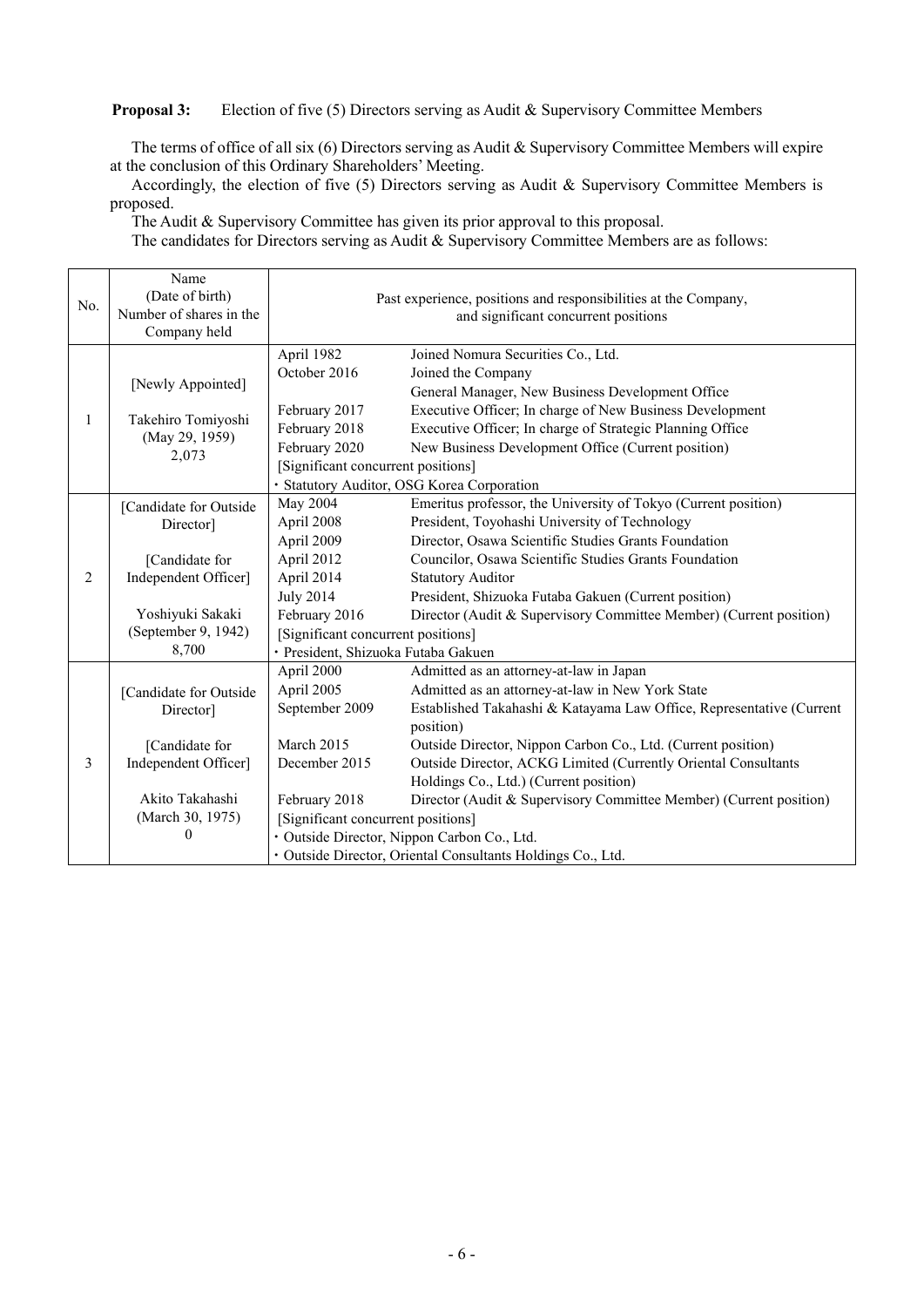| No. | Name<br>(Date of birth)<br>Number of shares in the<br>Company held | Past experience, positions and responsibilities at the Company,<br>and significant concurrent positions |                                                                           |  |  |  |  |  |
|-----|--------------------------------------------------------------------|---------------------------------------------------------------------------------------------------------|---------------------------------------------------------------------------|--|--|--|--|--|
|     |                                                                    | June 1998                                                                                               | Director, DENSO CORPORATION                                               |  |  |  |  |  |
|     |                                                                    | June 2002                                                                                               | Left the post of Director, DENSO CORPORATION                              |  |  |  |  |  |
|     | [Candidate for Outside<br>Director <sup>1</sup>                    | <b>July 2010</b>                                                                                        | Project Professor of Tailor-Made Baton-Zone Education Promotion Office,   |  |  |  |  |  |
|     |                                                                    |                                                                                                         | Toyohashi University of Technology                                        |  |  |  |  |  |
|     |                                                                    | April 2016                                                                                              | Vice President (Research Enhancement), Toyohashi University of            |  |  |  |  |  |
|     |                                                                    |                                                                                                         | Technology                                                                |  |  |  |  |  |
|     | [Candidate for                                                     | May 2018                                                                                                | Designated Professor (Innovation Strategy Office), Nagoya University      |  |  |  |  |  |
| 4   | Independent Officer]                                               | June 2018                                                                                               | Professor Emeritus, Toyohashi University of Technology (Current position) |  |  |  |  |  |
|     | Kunihiko Hara                                                      | February 2020                                                                                           | Director (Audit & Supervisory Committee Member) (Current position)        |  |  |  |  |  |
|     |                                                                    | April 2020                                                                                              | Designated Professor, Future Value Creation Research Center, Nagoya       |  |  |  |  |  |
|     | (January 2, 1947)                                                  |                                                                                                         | University Graduate School of Informatics (Current position)              |  |  |  |  |  |
|     | 1,600                                                              | [Significant concurrent positions]                                                                      |                                                                           |  |  |  |  |  |
|     |                                                                    | · Designated Professor, Future Value Creation Research Center, Nagoya University Graduate               |                                                                           |  |  |  |  |  |
|     |                                                                    | School of Informatics                                                                                   |                                                                           |  |  |  |  |  |
|     | [Newly Appointed]                                                  | April 1996                                                                                              | Admitted as a certified public accountant                                 |  |  |  |  |  |
|     |                                                                    | April 2006                                                                                              | Established Yamashita Certified Public Accountant Office, Representative  |  |  |  |  |  |
|     | [Candidate for Outside                                             |                                                                                                         | (Current position)                                                        |  |  |  |  |  |
|     | Director]                                                          | April 2008                                                                                              | Admitted as a certified tax accountant                                    |  |  |  |  |  |
|     |                                                                    | June 2015                                                                                               | Outside Audit & Supervisory Board Member, Sotoh Co., Ltd. (Current        |  |  |  |  |  |
| 5   | [Candidate for                                                     |                                                                                                         | position)                                                                 |  |  |  |  |  |
|     | Independent Officer]                                               | June 2015                                                                                               | Outside Audit & Supervisory Board Member, FUJI CORPORATION                |  |  |  |  |  |
|     |                                                                    | (Current position)                                                                                      |                                                                           |  |  |  |  |  |
|     | Kayoko Yamashita                                                   | [Significant concurrent positions]                                                                      |                                                                           |  |  |  |  |  |
|     | (July 1, 1965)                                                     | · Outside Audit & Supervisory Board Member, Sotoh Co., Ltd.                                             |                                                                           |  |  |  |  |  |
|     | 0                                                                  | · Outside Audit & Supervisory Board Member, FUJI CORPORATION                                            |                                                                           |  |  |  |  |  |

(Notes) 1. There are no special interests between each of the candidates for Directors serving as Audit & Supervisory Committee Members and the Company.

- 2. The reason for appointing Mr. Takehiro Tomiyoshi as a candidate for Director is as follows. Mr. Takehiro Tomiyoshi possesses a wealth of experience and high-level insight in the financial markets as he has been involved in the securities business for many years. After joining the Company, he has participated in the management of the Company as Assistant General Manager of New Business Development Office, Executive Officer in charge of new business development, and Executive Officer in charge of Strategic Planning Office. He is expected to contribute to supervise the Company's general management and strengthen its auditing system as Audit & Supervisory Committee Member. Accordingly, the Company proposes his appointment as Director serving as Audit & Supervisory Committee Member.
- 3. Messrs. Yoshiyuki Sakaki, Akito Takahashi, Kunihiko Hara and Ms. Kayoko Yamashita are candidates for Outside Director as set forth in Article 2, Paragraph 3, Item 7 of the Ordinance for Enforcement of the Companies Act. The Company notified the Tokyo Stock Exchange and the Nagoya Stock Exchange of Messrs. Yoshiyuki Sakaki, Akito Takahashi and Kunihiko Hara as Independent Officers prescribed pursuant to the provisions of the said Exchanges, and they will continue to serve as Independent Officers if their election and appointment are approved as originally proposed. Furthermore, the Company plans to notify the Tokyo Stock Exchange and the Nagoya Stock Exchange of Ms. Kayoko Yamashita as Independent Officer prescribed pursuant to the provisions of the said Exchanges if her election and appointment are approved as originally proposed.
- 4. The reason for appointing Mr. Yoshiyuki Sakaki as a candidate for Outside Director is that he possesses wide knowledge and insight he has gained over his long years as a scholar. The Company believes he will be able to successfully fulfill his responsibility as an Outside Director serving as Audit & Supervisory Committee Member of the Company because his wealth of experience along with his opinions and advice from an objective standpoint, independent of business execution, is invaluable to the Company, and the Company expects that in his role, he will strengthen the Company's audit system. In addition, as a member of the non-statutory Nomination and Compensation Committee, the Company expects him to fulfill the role of supervision, etc. through involvement in the nomination and compensation of officers. Mr. Yoshiyuki Sakaki will have been in office as an Outside Director serving as Audit & Supervisory Committee Member of the Company for six (6) years at the conclusion of this meeting.
- 5. The reason for appointing Mr. Akito Takahashi as a candidate for Outside Director is that he possesses rich experience and high-level insight and expertise accumulated through his long-standing career as an attorney-at-law. The Company believes he will be able to successfully fulfill his responsibility as an Outside Director serving as Audit & Supervisory Committee Member of the Company because his opinions and advice from an objective standpoint as a legal expert, independent of business execution, are invaluable to the Company, and the Company expects that in his role, he will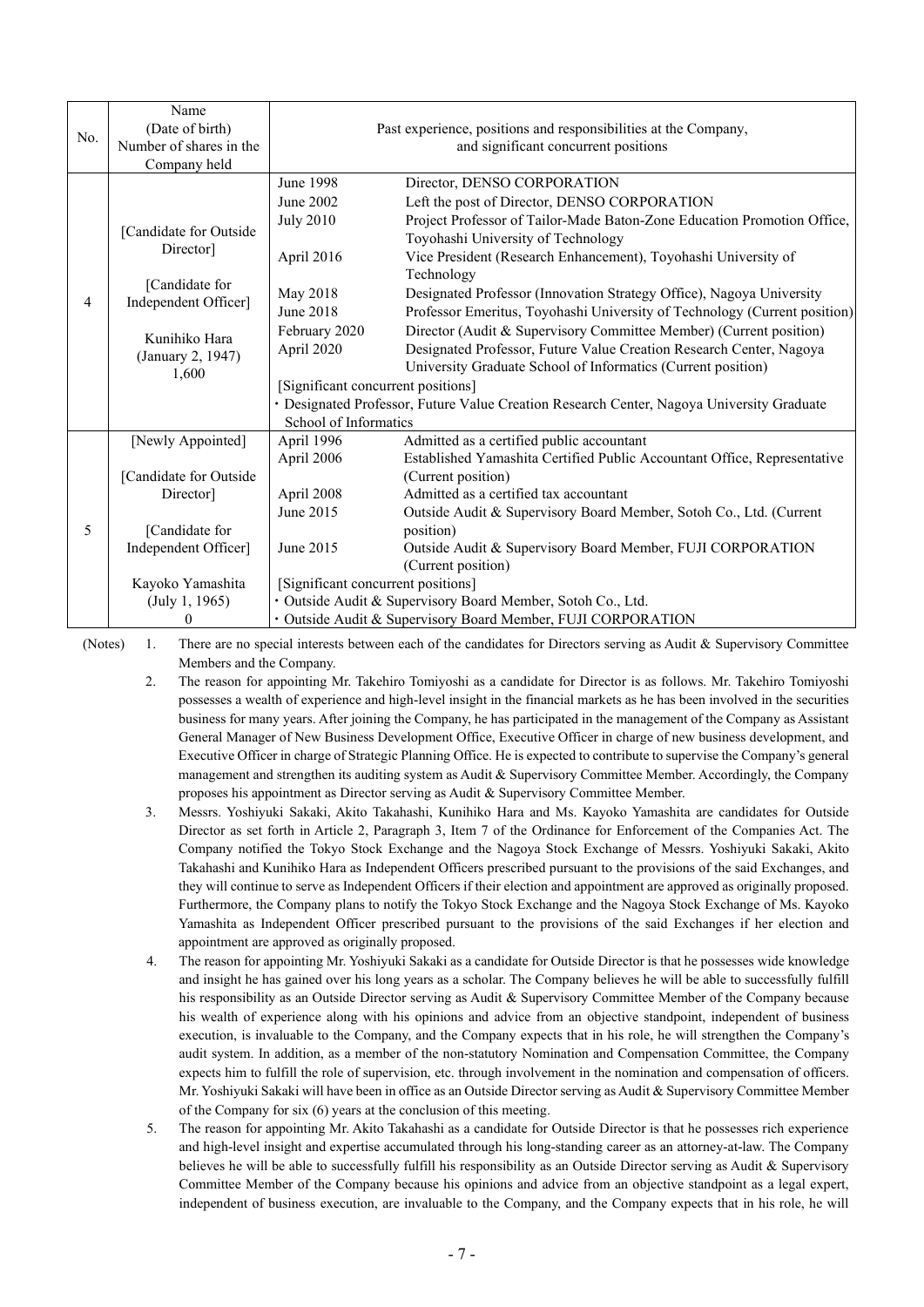strengthen the Company's audit system. In addition, as a member of the non-statutory Nomination and Compensation Committee, the Company expects him to fulfill the role of supervision, etc. through involvement in the nomination and compensation of officers. Mr. Akito Takahashi will have been in office as an Outside Director serving as Audit & Supervisory Committee Member of the Company for four (4) years at the conclusion of this meeting.

- 6. The reason for appointing Mr. Kunihiko Hara as a candidate for Outside Director is that he possesses rich experience and wide insight as a scholar and a corporate manager. The Company believes he will be able to successfully fulfill his responsibility as an Outside Director serving as Audit & Supervisory Committee Member of the Company because his wealth of experience along with his opinions and advice from an objective standpoint, independent of business execution, is invaluable to the Company, and the Company expects that in his role, he will strengthen the Company's audit system. In addition, as a member of the non-statutory Nomination and Compensation Committee, the Company expects him to fulfill the role of supervision, etc. through involvement in the nomination and compensation of officers. Mr. Kunihiko Hara will have been in office as an Outside Director serving as Audit & Supervisory Committee Member of the Company for two (2) years at the conclusion of this meeting.
- 7. The reason for appointing Ms. Kayoko Yamashita as a candidate for Outside Director is that she possesses rich experience and high-level insight and expertise accumulated through her long-standing career as an accountant. The Company believes she will be able to successfully fulfill her responsibility as an Outside Director serving as Audit & Supervisory Committee Member of the Company because her opinions and advice from an objective standpoint as an accounting and tax expert, independent of business execution, are invaluable to the Company, and the Company expects that in her role, she will strengthen the Company's audit system. In addition, as a member of the non-statutory Nomination and Compensation Committee, the Company expects her to fulfill the role of supervision, etc. through involvement in the nomination and compensation of officers.
- 8. The Company has entered into an agreement to limit liability for damages pursuant to Article 423, Paragraph 1 of the Companies Act with Messrs. Yoshiyuki Sakaki, Akito Takahashi and Kunihiko Hara, Directors serving as Audit & Supervisory Committee Members, based on Article 427, Paragraph 1 of the said Act and the provisions of the Articles of Incorporation of the Company. Under the agreement, in the event that one of them causes damages to the Company from negligence in the performance of duties, and if he acts in good faith without gross negligence, his liability for the damages to the Company shall be limited to the minimum liability amount stipulated in Article 425, paragraph 1 of the said Act. Furthermore, the Company intends to newly enter into the same type of agreement with Ms. Kayoko Yamashita if her election and appointment are approved as originally proposed. The limit of the liability under the agreement shall be the minimum amount prescribed by laws and ordinances.
- 9. The Company has entered into a directors and officers liability insurance (D&O Insurance) contract stipulated in Article 430-3, Paragraph 1 of the Companies Act with an insurance company. In the event of claims for damages made against the insured directors and officers due to the executions of their duties during the insurance period, such damages and relevant litigation expenses and other expenses (with the exception of the exemptions specified in the insurance contract) shall be covered by the insurance contract. The Directors and Executive Officers of the Company and its domestic and overseas subsidiaries will be included in the insured parties of the insurance contract. The premiums of the insurance will be fully paid by the Company. If each candidate is elected and appointed to the position of Director, each Director will be included as the insured under this insurance contract. In addition, the insurance contract period is one year, and the Company plans to renew it after a resolution by the Board of Directors before the expiration of the period.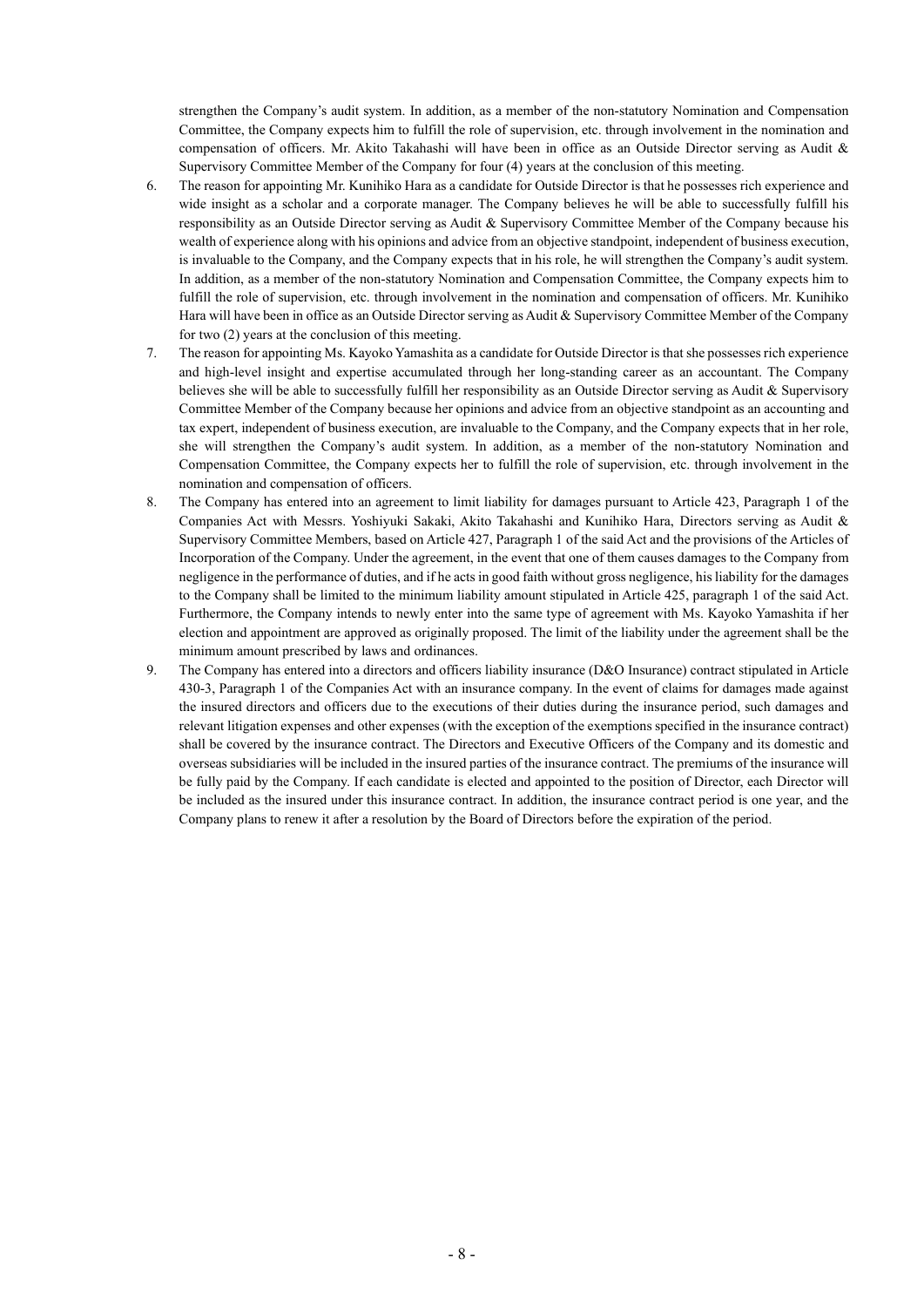#### **Proposal 4:** Payment of Bonuses to Directors

In consideration of the Company's performance for the fiscal year ended November 30, 2021 and various other conditions, the Company proposes that bonuses of ¥125,000,000 in total be paid to the two (2) Directors (excluding Directors serving as Audit & Supervisory Committee Members) in office at the end of the fiscal year.

The content of the Directors' bonus is in accordance with the policy regarding the decision on the content of compensation, etc. of the Directors of the Company for the current fiscal year (please refer to page 29 of the Japanese original of this notice for details), and the Company believes that it is appropriate because it is based on the performance of the last fiscal year in accordance with its nature as compensation linked to the performance of the relevant fiscal year.